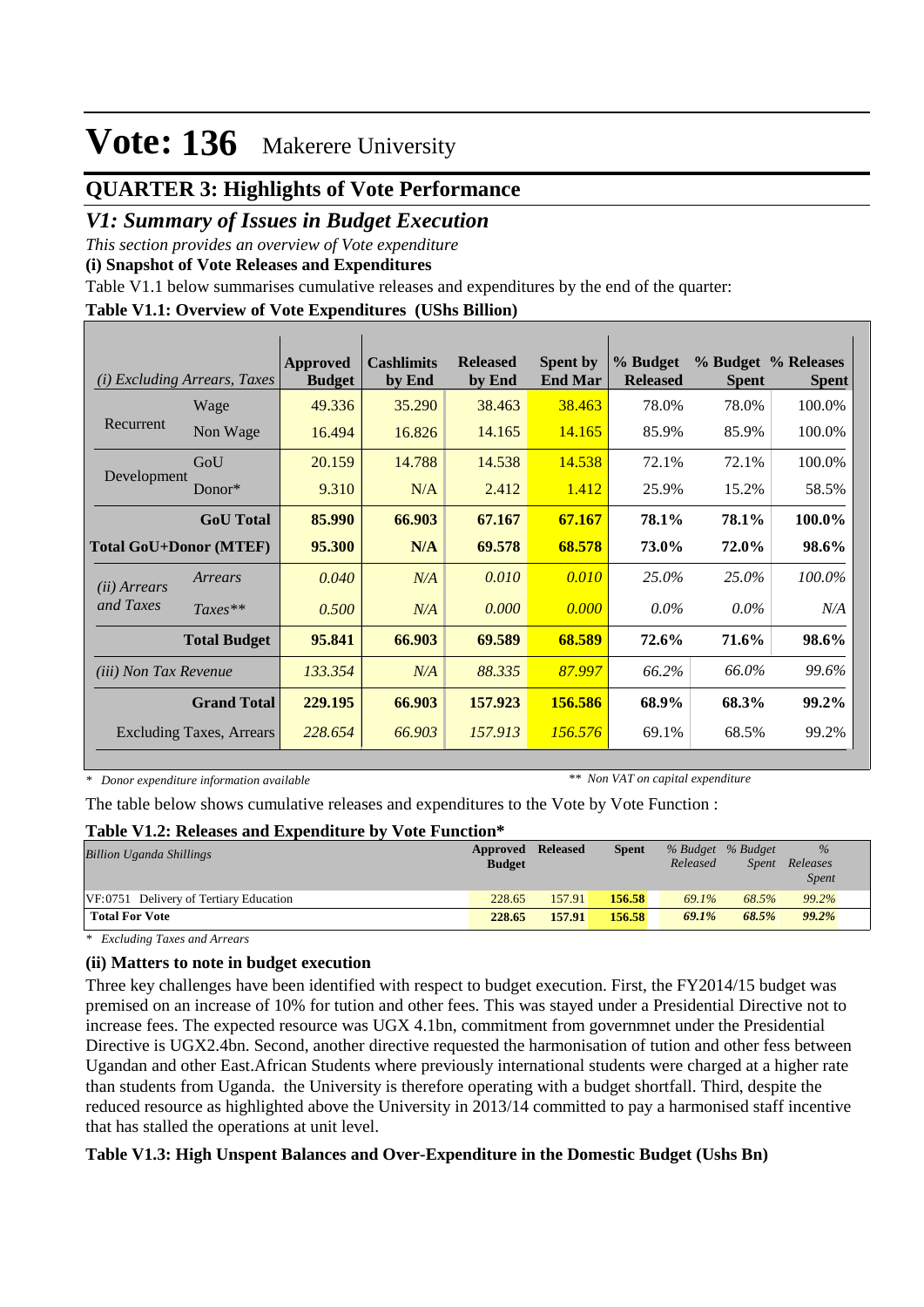## **QUARTER 3: Highlights of Vote Performance**

### *(i) Major unpsent balances*

#### *(ii) Expenditures in excess of the original approved budget*

*\* Excluding Taxes and Arrears*

## *V2: Performance Highlights*

*This section provides highlights of output performance, focusing on key outputs and actions impelemented to improve section performance.*

### **Table V2.1: Key Vote Output Indicators and Expenditures\***

| Vote, Vote Function<br><b>Key Output</b>                    | <b>Approved Budget and</b><br><b>Planned outputs</b>                                                                                                                                                                                                                                                                                                                                                                                                                                                |        | <b>Cumulative Expenditure</b><br>and Performance                                                                                                                                                                          |        | <b>Status and Reasons for</b><br>any Variation from Plans                                                                   |       |
|-------------------------------------------------------------|-----------------------------------------------------------------------------------------------------------------------------------------------------------------------------------------------------------------------------------------------------------------------------------------------------------------------------------------------------------------------------------------------------------------------------------------------------------------------------------------------------|--------|---------------------------------------------------------------------------------------------------------------------------------------------------------------------------------------------------------------------------|--------|-----------------------------------------------------------------------------------------------------------------------------|-------|
| <b>Vote Function: 0751 Delivery of Tertiary Education</b>   |                                                                                                                                                                                                                                                                                                                                                                                                                                                                                                     |        |                                                                                                                                                                                                                           |        |                                                                                                                             |       |
| <b>Output: 075101</b>                                       | <b>Teaching and Training</b>                                                                                                                                                                                                                                                                                                                                                                                                                                                                        |        |                                                                                                                                                                                                                           |        |                                                                                                                             |       |
| Description of Performance: Enrolment: Enrolment is         | expected at 42000(38,552)<br>undergraduate and 4000<br>graduate students).<br>Academic programmes include<br>112 undergraduate and 127<br>graduate programmes.<br>Operation and management of<br>two newly established campuses 112 undergraduate and 127<br>in Jinja and Fort Portal<br>Admission: 14,000 students<br>will be admitted in six<br>laboratory based and four<br>humanities and liberal arts units<br>of the university<br>Graduation 13,000 students in<br>their final year of study |        | Enrolment: Enrolment as at 31<br>March 2015 was 37,286<br>Students (34,421)<br>undergraduate and 1,865<br>graduate Regestered students<br>139% of these are female<br>Academic programmes include<br>graduate programmes. |        | N/A                                                                                                                         |       |
| Performance Indicators:                                     |                                                                                                                                                                                                                                                                                                                                                                                                                                                                                                     |        |                                                                                                                                                                                                                           |        |                                                                                                                             |       |
| No. of students graduating                                  |                                                                                                                                                                                                                                                                                                                                                                                                                                                                                                     | 13,000 |                                                                                                                                                                                                                           | 13776  |                                                                                                                             |       |
| No. of students enrolled (UG<br>&P <sub>G</sub>             |                                                                                                                                                                                                                                                                                                                                                                                                                                                                                                     | 42,000 |                                                                                                                                                                                                                           | 37286  |                                                                                                                             |       |
| No. of academic programs<br>taught                          |                                                                                                                                                                                                                                                                                                                                                                                                                                                                                                     | 212    |                                                                                                                                                                                                                           | 212    |                                                                                                                             |       |
| <b>Output Cost:</b>                                         | UShs Bn:                                                                                                                                                                                                                                                                                                                                                                                                                                                                                            | 88.595 | UShs Bn:                                                                                                                                                                                                                  | 45.711 | % Budget Spent:                                                                                                             | 51.6% |
| Output: 075103                                              | Outreach                                                                                                                                                                                                                                                                                                                                                                                                                                                                                            |        |                                                                                                                                                                                                                           |        |                                                                                                                             |       |
| Description of Performance: University Colleges offer short | courses/ non degree awards to<br>enhance skills development for<br>past, present and prospective<br>students                                                                                                                                                                                                                                                                                                                                                                                        |        | 500                                                                                                                                                                                                                       |        | There is a systematic<br>restructuring to document the<br>courses and participants to the<br>different training programmes- |       |
| Performance Indicators:                                     |                                                                                                                                                                                                                                                                                                                                                                                                                                                                                                     |        |                                                                                                                                                                                                                           |        |                                                                                                                             |       |
| Number of participants in<br>short courses                  |                                                                                                                                                                                                                                                                                                                                                                                                                                                                                                     | 4,000  |                                                                                                                                                                                                                           | 500    |                                                                                                                             |       |
| <b>Output Cost:</b>                                         | UShs Bn:                                                                                                                                                                                                                                                                                                                                                                                                                                                                                            | 17.679 | UShs Bn:                                                                                                                                                                                                                  |        | 11.968 % Budget Spent:                                                                                                      | 67.7% |
| Output: 075104                                              | <b>Students' Welfare</b>                                                                                                                                                                                                                                                                                                                                                                                                                                                                            |        |                                                                                                                                                                                                                           |        |                                                                                                                             |       |
| Description of Performance: Food allowance for 6303         | government supported students- government supported students;                                                                                                                                                                                                                                                                                                                                                                                                                                       |        | Food allowance for 6303<br>Accommodation and transport<br>for 3655 non resident                                                                                                                                           |        | <b>NA</b>                                                                                                                   |       |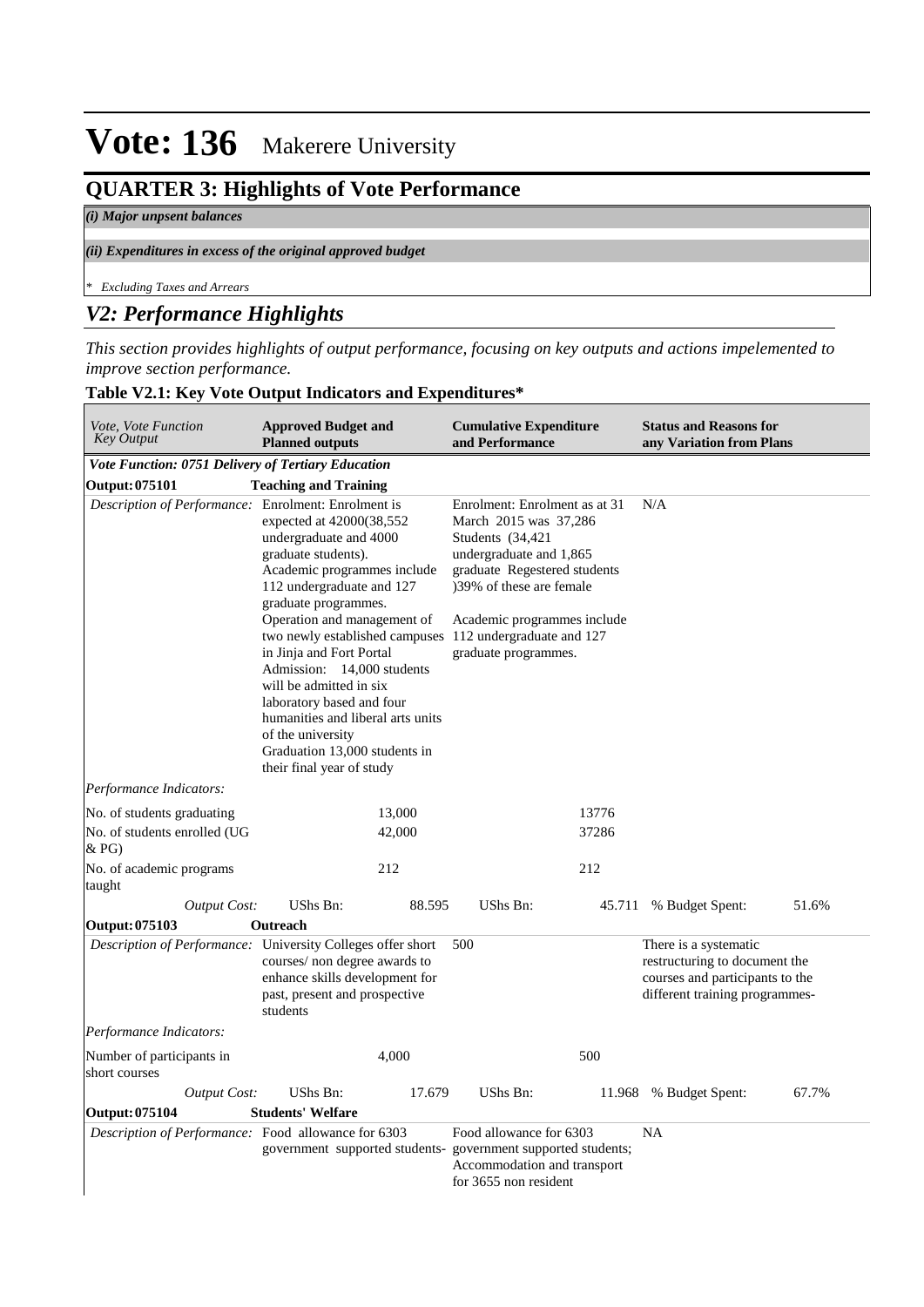## **QUARTER 3: Highlights of Vote Performance**

| Vote, Vote Function<br><b>Key Output</b>                           | <b>Approved Budget and</b><br><b>Planned outputs</b>                  | <b>Cumulative Expenditure</b><br>and Performance                                                                                                              |                  |              | <b>Status and Reasons for</b><br>any Variation from Plans                 |       |
|--------------------------------------------------------------------|-----------------------------------------------------------------------|---------------------------------------------------------------------------------------------------------------------------------------------------------------|------------------|--------------|---------------------------------------------------------------------------|-------|
|                                                                    |                                                                       | government supported<br>students; Staff salaries for staff<br>deployed in the halls; and<br>General management and<br>operation of the halls of<br>residences |                  |              |                                                                           |       |
| Performance Indicators:                                            |                                                                       |                                                                                                                                                               |                  |              |                                                                           |       |
| Number of Private students<br>in Halls of Resisdence               |                                                                       | 1,740                                                                                                                                                         |                  | 1740         |                                                                           |       |
| Number of Government<br>students residing in halls of<br>residence |                                                                       | 2,650                                                                                                                                                         |                  | 2650         |                                                                           |       |
| <b>Output Cost:</b>                                                | UShs Bn:                                                              | 13.926                                                                                                                                                        | UShs Bn:         | 13.752       | % Budget Spent:                                                           | 98.8% |
| Output: 075180                                                     | Construction and rehabilitation of learning facilities (Universities) |                                                                                                                                                               |                  |              |                                                                           |       |
| Description of Performance: NIL                                    |                                                                       |                                                                                                                                                               | N/A              |              | The library was completed in<br>FY2010/11 - output needs to be<br>deleted |       |
| Performance Indicators:                                            |                                                                       |                                                                                                                                                               |                  |              |                                                                           |       |
| No. of upcountry learning<br>centres rehabilitated                 | $\overline{0}$                                                        |                                                                                                                                                               |                  | $\Omega$     |                                                                           |       |
| Area of Library space<br>constructed (m2)                          | $\overline{0}$                                                        |                                                                                                                                                               |                  | $\mathbf{0}$ |                                                                           |       |
| <b>Output Cost:</b>                                                | UShs Bn:                                                              | 8.066                                                                                                                                                         | UShs Bn:         | 4.438        | % Budget Spent:                                                           | 55.0% |
| <b>Vote Function Cost</b>                                          | <b>UShs Bn:</b>                                                       |                                                                                                                                                               | 228.654 UShs Bn: |              | 156.576 % Budget Spent:                                                   | 68.5% |
| <b>Cost of Vote Services:</b>                                      | UShs Bn:                                                              |                                                                                                                                                               | 228.654 UShs Bn: |              | <b>156.576</b> % Budget Spent:                                            | 68.5% |

*\* Excluding Taxes and Arrears*

The budget shortfalls, the Colleges are operating within minimal resources several of the core activties have been affected with the budget falls.

### **Table V2.2: Implementing Actions to Improve Vote Performance**

| <b>Planned Actions:</b>                                                                                                                                                                                                                                                        | <b>Actual Actions:</b>                                                                                                     | <b>Reasons for Variation</b>                                                         |
|--------------------------------------------------------------------------------------------------------------------------------------------------------------------------------------------------------------------------------------------------------------------------------|----------------------------------------------------------------------------------------------------------------------------|--------------------------------------------------------------------------------------|
| Vote: 136 Makerere University                                                                                                                                                                                                                                                  |                                                                                                                            |                                                                                      |
| Vote Function: 07.51 Delivery of Tertiary Education                                                                                                                                                                                                                            |                                                                                                                            |                                                                                      |
| Provisision made to evaluate the existing<br>status of teaching facilities includig<br>laboratories. Support uder the AfDB<br>targeting selected laboratories in the<br>science based Colleges-Master plan<br>outlining phased maintannce and<br>improvmeneyts to be finalised | Architectural designs under AfDB -<br><b>HEST</b> finalised and submitted to the<br>project coordinating team at the MoES. | Comprehensive phased maintainanse plan<br>not undertaken due to resource constraints |

## *V3: Details of Releases and Expenditure*

*This section provides a comprehensive summary of the outputs delivered by the Vote and further details of Vote expenditures by Vote Function and Expenditure Item.*

### **Table V3.1: GoU Releases and Expenditure by Output\***

| <b>Billion Uganda Shillings</b>        | <b>Approved Released</b><br><b>Budget</b> |       | <b>Spent</b> | $%$ GoU<br><b>Budget</b> | $%$ GoU<br><b>Budget</b> | $%$ GoU<br>Releases |
|----------------------------------------|-------------------------------------------|-------|--------------|--------------------------|--------------------------|---------------------|
|                                        |                                           |       |              | Released                 | <b>Spent</b>             | Spent               |
| VF:0751 Delivery of Tertiary Education | 85.99                                     | 67.17 | 67.17        | 78.1%                    | 78.1%                    | 100.0%              |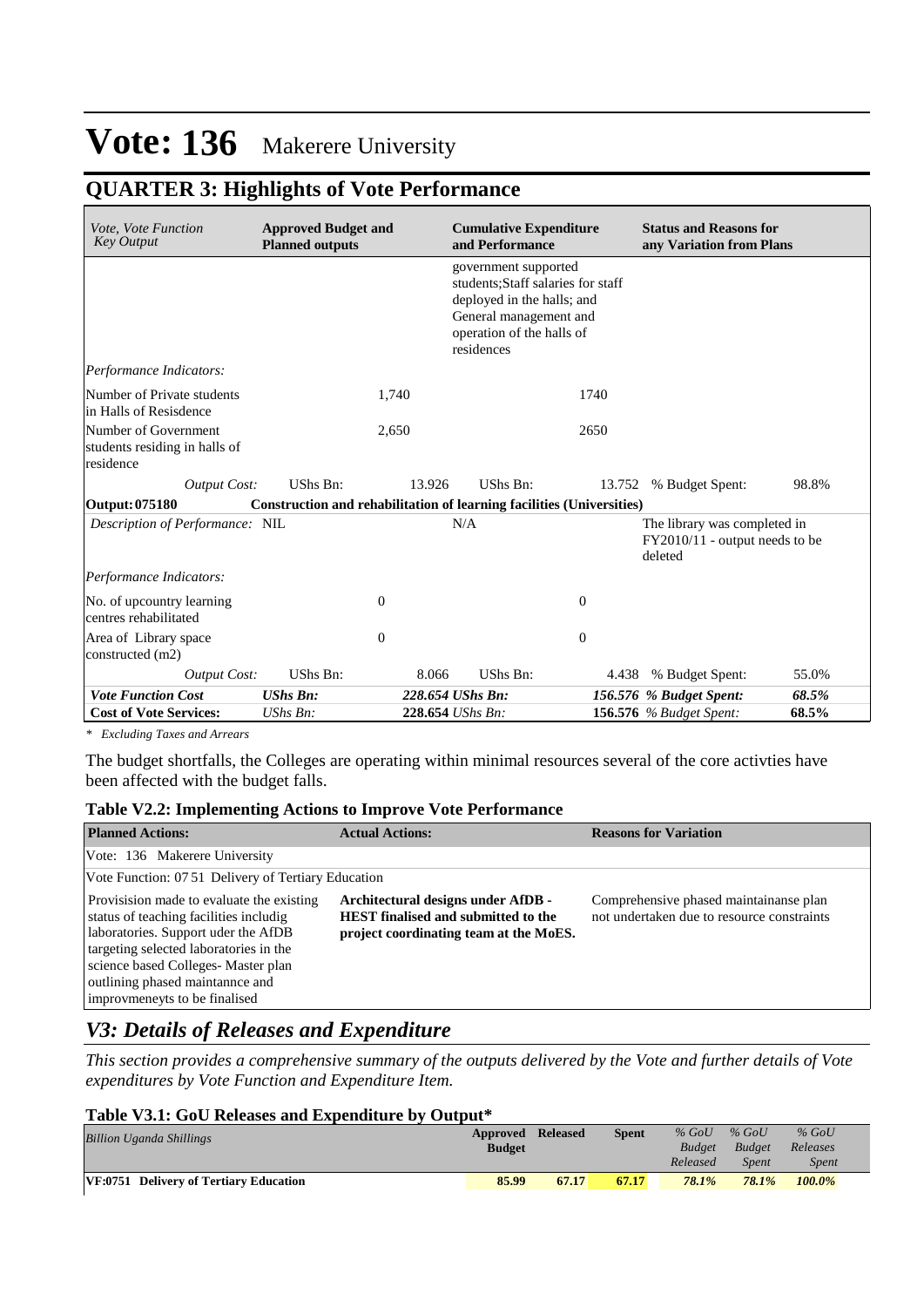## **QUARTER 3: Highlights of Vote Performance**

| ັ                                                               |       |       |       |         |         |           |
|-----------------------------------------------------------------|-------|-------|-------|---------|---------|-----------|
| Class: Outputs Provided                                         | 73.84 | 58.18 | 58.18 | 78.8%   | 78.8%   | $100.0\%$ |
| 075101 Teaching and Training                                    | 27.34 | 21.23 | 21.23 | 77.7%   | 77.7%   | $100.0\%$ |
| 075102 Research, Consultancy and Publications                   | 14.25 | 10.88 | 10.88 | 76.4%   | 76.4%   | $100.0\%$ |
| 075103 Outreach                                                 | 7.90  | 6.06  | 6.06  | 76.7%   | 76.7%   | $100.0\%$ |
| 075104 Students' Welfare                                        | 9.86  | 8.71  | 8.71  | 88.3%   | 88.3%   | 100.0%    |
| 075105 Administration and Support Services                      | 14.50 | 11.29 | 11.29 | 77.9%   | 77.9%   | 100.0%    |
| Class: Outputs Funded                                           | 1.63  | 1.41  | 1.41  | 87.0%   | 87.0%   | $100.0\%$ |
| 075151 Support to Infectious Diseases Institute                 | 1.63  | 1.41  | 1.41  | 87.0%   | 87.0%   | 100.0%    |
| Class: Capital Purchases                                        | 10.52 | 7.57  | 7.57  | 72.0%   | 72.0%   | $100.0\%$ |
| 075173 Roads, Streets and Highways                              | 0.10  | 0.00  | 0.00  | $0.0\%$ | $0.0\%$ | N/A       |
| 075175 Purchase of Motor Vehicles and Other Transport Equipment | 0.18  | 0.13  | 0.13  | 72.1%   | 72.1%   | $100.0\%$ |
| 075176 Purchase of Office and ICT Equipment, including Software | 0.23  | 0.17  | 0.17  | 72.1%   | 72.1%   | $100.0\%$ |
| 075177 Purchase of Specialised Machinery & Equipment            | 2.70  | 1.95  | 1.95  | 72.1%   | 72.1%   | 100.0%    |
| 075180 Construction and rehabilitation of learning facilities   | 7.31  | 5.33  | 5.33  | 72.9%   | 72.9%   | $100.0\%$ |
| (Universities)                                                  |       |       |       |         |         |           |
| <b>Total For Vote</b>                                           | 85.99 | 67.17 | 67.17 | 78.1%   | 78.1%   | 100.0%    |
|                                                                 |       |       |       |         |         |           |

*\* Excluding Taxes and Arrears*

## **Table V3.2: 2014/15 GoU Expenditure by Item**

| <b>Billion Uganda Shillings</b>                           | <b>Approved</b><br><b>Budget</b> | <b>Releases</b> | <b>Expend-</b><br>iture | % Budged<br><b>Released</b> | % Budget<br><b>Spent</b> | %Releases<br><b>Spent</b> |
|-----------------------------------------------------------|----------------------------------|-----------------|-------------------------|-----------------------------|--------------------------|---------------------------|
| <b>Output Class: Outputs Provided</b>                     | 73.84                            | 58.16           | 58.16                   | 78.8%                       | 78.8%                    | 100.0%                    |
| 211101 General Staff Salaries                             | 49.34                            | 38.46           | 38.46                   | 78.0%                       | 78.0%                    | 100.0%                    |
| 222003 Information and communications technology (ICT)    | 0.54                             | 0.44            | 0.44                    | 80.8%                       | 80.8%                    | 100.0%                    |
| 223005 Electricity                                        | 1.68                             | 1.26            | 1.26                    | 75.0%                       | 75.0%                    | 100.0%                    |
| 223006 Water                                              | 3.20                             | 2.68            | 2.68                    | 83.6%                       | 83.6%                    | 100.0%                    |
| 282103 Scholarships and related costs                     | 19.08                            | 15.33           | 15.33                   | 80.3%                       | 80.3%                    | 100.0%                    |
| <b>Output Class: Outputs Funded</b>                       | 1.63                             | 1.41            | 1.41                    | 87.0%                       | 87.0%                    | 100.0%                    |
| 263106 Other Current grants (Current)                     | 1.63                             | 1.41            | 1.41                    | 87.0%                       | 87.0%                    | 100.0%                    |
| <b>Output Class: Capital Purchases</b>                    | 11.02                            | 7.59            | 7.59                    | 68.8%                       | 68.8%                    | 100.0%                    |
| 231001 Non Residential buildings (Depreciation)           | 3.19                             | 1.89            | 1.89                    | 59.2%                       | 59.2%                    | 100.0%                    |
| 231003 Roads and bridges (Depreciation)                   | 0.10                             | 0.02            | 0.02                    | 22.1%                       | 22.1%                    | 100.0%                    |
| 231004 Transport equipment                                | 0.18                             | 0.13            | 0.13                    | 72.1%                       | 72.1%                    | 100.0%                    |
| 231005 Machinery and equipment                            | 2.93                             | 2.12            | 2.12                    | 72.1%                       | 72.1%                    | 100.0%                    |
| 231007 Other Fixed Assets (Depreciation)                  | 0.00                             | 0.22            | 0.22                    | N/A                         | N/A                      | 100.0%                    |
| 281501 Environment Impact Assessment for Capital Works    | 1.20                             | 0.94            | 0.94                    | 78.0%                       | 78.0%                    | 100.0%                    |
| 281503 Engineering and Design Studies & Plans for capital | 2.92                             | 2.28            | 2.28                    | 78.0%                       | 78.0%                    | 100.0%                    |
| 312204 Taxes on Machinery, Furniture & Vehicles           | 0.50                             | 0.00            | 0.00                    | 0.0%                        | 0.0%                     | N/A                       |
| <b>Output Class: Arrears</b>                              | 0.04                             | 0.01            | 0.01                    | 25.0%                       | 25.0%                    | 100.0%                    |
| 321614 Electricity arrears (Budgeting)                    | 0.04                             | 0.01            | 0.01                    | 25.0%                       | 25.0%                    | 100.0%                    |
| <b>Grand Total:</b>                                       | 86.53                            | 67.18           | 67.18                   | 77.6%                       | 77.6%                    | 100.0%                    |
| <b>Total Excluding Taxes and Arrears:</b>                 | 85.99                            | 67.17           | 67.17                   | 78.1%                       | 78.1%                    | 100.0%                    |

### **Table V3.3: GoU Releases and Expenditure by Project and Programme\***

| <b>Billion Uganda Shillings</b>                  | Approved<br><b>Budget</b> | <b>Released</b> | <b>Spent</b> | $%$ GoU<br><b>Budget</b><br>Released | $%$ GoU<br><b>Budget</b><br><i>Spent</i> | $%$ GoU<br>Releases<br><i>Spent</i> |
|--------------------------------------------------|---------------------------|-----------------|--------------|--------------------------------------|------------------------------------------|-------------------------------------|
| <b>VF:0751 Delivery of Tertiary Education</b>    | 85.99                     | 67.17           | 67.17        | 78.1%                                | 78.1%                                    | 100.0%                              |
| <b>Recurrent Programmes</b>                      |                           |                 |              |                                      |                                          |                                     |
| $\Omega$<br>Headquarters                         | 65.83                     | 52.63           | 52.63        | 79.9%                                | 79.9%                                    | $100.0\%$                           |
| Development Projects                             |                           |                 |              |                                      |                                          |                                     |
| <b>Institutional Development Program</b><br>0184 | 0.00                      | 1.15            | 1.15         | N/A                                  | N/A                                      | $100.0\%$                           |
| Food Technology Incubations<br>1132              | 4.50                      | 3.25            | 3.25         | 72.1%                                | 72.1%                                    | $100.0\%$                           |
| <b>Technology Innovations</b><br>1133            | 4.50                      | 3.25            | 3.25         | 72.1%                                | $72.1\%$                                 | $100.0\%$                           |